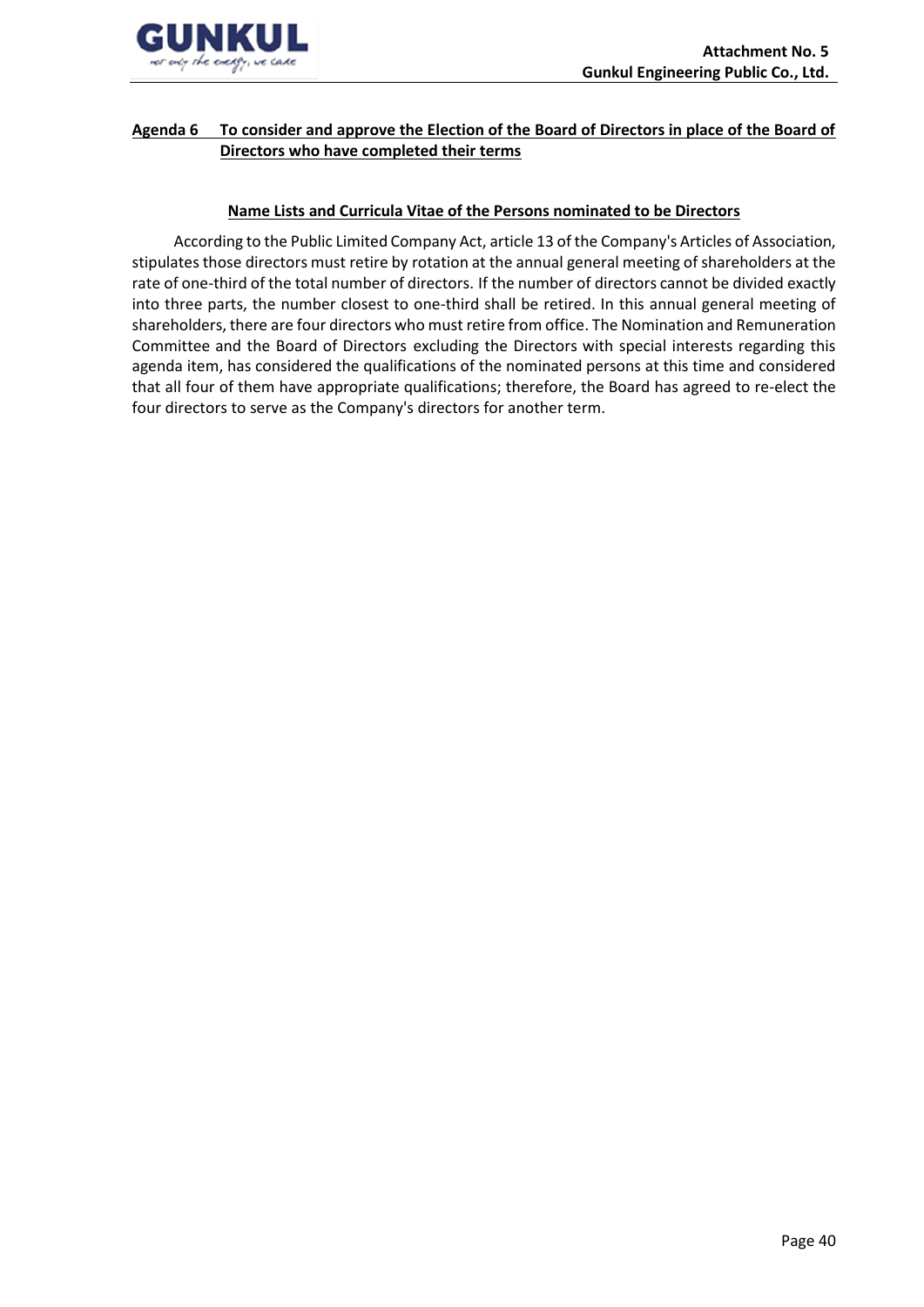

#### **Name-Surname** : Dr. Gunkul Dhumrongpiyawut

**Age** : 67 Years

### **Academic Qualification** :

- The Honorary Doctor of Engineering, Rajamangala University of Technology Thanyaburi, 2018
- The Honorary Doctor of Art, Rajamangala University of Technology Phra Nakhon, 2016
- Honorary Master of Engineering, Western University, 2010

### **Training/Seminar** :

- Certificate, Senior Executives on Justice Administration, Class 25/2021, Judicial Training Institute
- Intermediate Certificate Courses Good Governance for Medical Executives(IGM), Class 8/2020, The Medical Council together with King Prajadhipok's Institute
- Certificate, Thai Chinese Leadership Studies (TCL), Class 2/2019, Huachiew Chalermprakiet University
- Certificate, Rule of Law for Democracy (RLD), Class 6/2018, College of the Constitutional Court
- Certificate, Top Executives Program, Class 15/2012, Capital Market Academy
- Certificate, Director Certification Program (DCP), Class 111/2008, Thai Institute of Director (IOD)
- Certificate, Director Accreditation Program (DAP), Class 70/2008, Thai Institute of Director (IOD)
- Managing Finance for Business Owners Course by Peter Ho in 2007
- Secrets to Doubling Your Sales, Productivity & Profits Program in 2006
- Anti-Corruption Training Course

### **Experience** :

### **GUNKUL's Group**

• 2012 - Present Gunkul Engineering PCL Chairman of the Board of Directors (Non-Executive Director) • 2009 - Present Gunkul Engineering PCL Director **Other Companies / Entities**

| $\bullet$ 2020 – Present | Green Field Energy Co., Ltd.                    | Director |
|--------------------------|-------------------------------------------------|----------|
| $\bullet$ 2017 - Present | Group of Great Miracle Asset                    | Director |
| $\bullet$ 2000 - Present | Gunkul Engineering (2000) Co., Ltd.             | Director |
| $\bullet$ 1996 - Present | Gunkul Marine Line Co., Ltd.                    | Director |
| $\bullet$ 1994 - Present | G.M. Supply and Construction Co., Ltd. Director |          |

1991 - Present Gunkul Group Co., Ltd. Contractor

| Position to be nominated         | Director (Non-Executive Director) |
|----------------------------------|-----------------------------------|
| Date of appointment as Director: | 10 <sup>th</sup> August 2009      |

### **No. of Years as Director :** 12 year 5 months

(The total period of holding the position and the period to complete the position from the appointment at this time will be 15 years and 5 months.)

| <b>No. of Meeting Attendance</b> |  | Annual General Meeting of Shareholders               | 1/1 | Time        |  |
|----------------------------------|--|------------------------------------------------------|-----|-------------|--|
| in Year 2021                     |  | <b>Extraordinary General Meeting of Shareholders</b> |     | None        |  |
|                                  |  | <b>Board of Directors Meeting</b>                    |     | 10/10 Times |  |
|                                  |  | Meeting of Non-Executive Directors to discuss        | 1/1 | Time        |  |
|                                  |  | the issues related to responsibilities               |     |             |  |

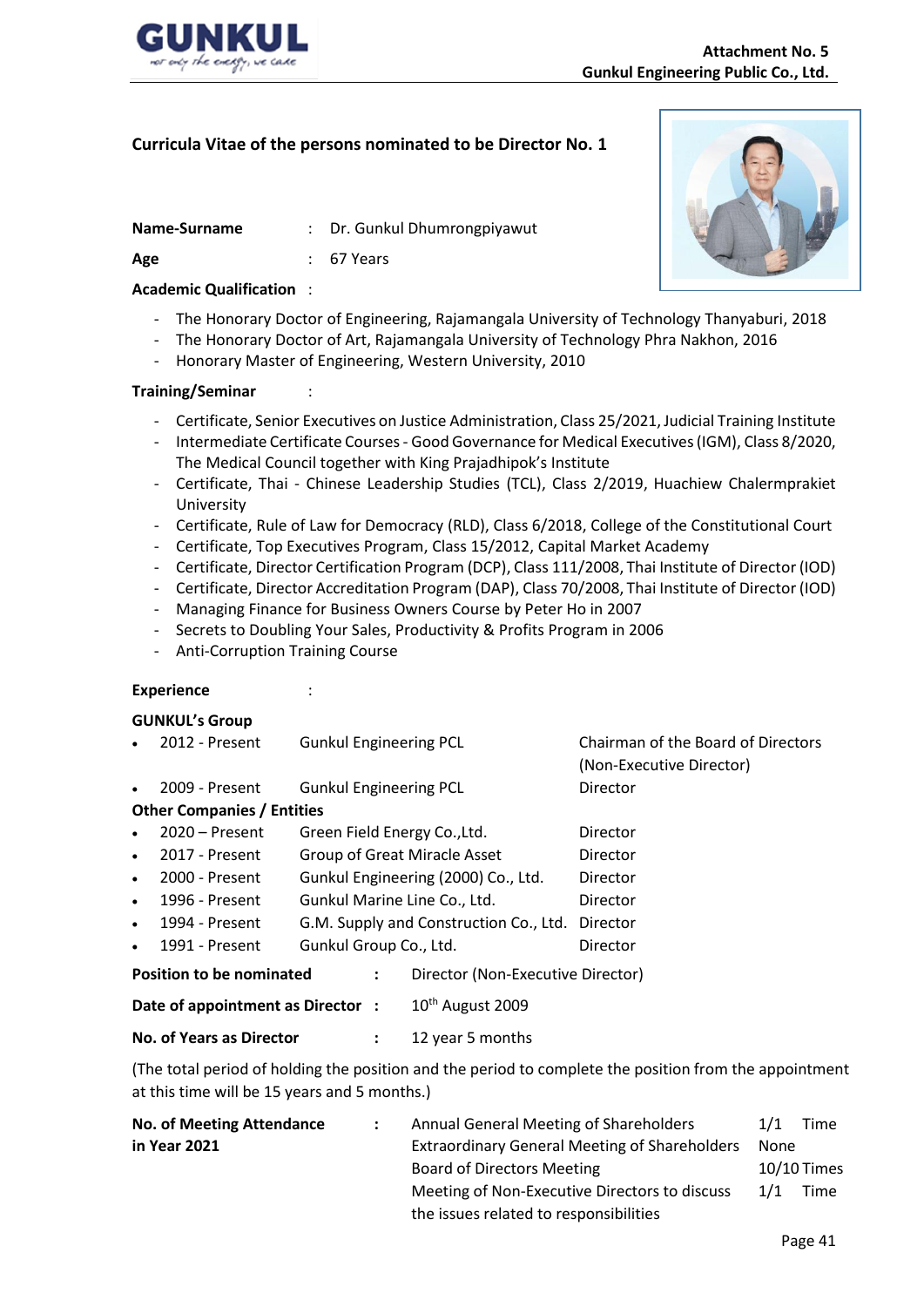

| Position as a director in other businesses that may cause conflicts of interest : |              |           |  |  |  |
|-----------------------------------------------------------------------------------|--------------|-----------|--|--|--|
| <b>Position in non-listed companies</b>                                           | $\mathbf{L}$ | 18 Places |  |  |  |
| Position in other listed companies                                                |              | No.       |  |  |  |
| Having Interest with the Meeting's Agendas                                        |              | No.       |  |  |  |

**Shareholding Ratio as at 31st Dec 2021 :** 231,458,670 shares, representing 2.6058% of the issued and paid-up capital

## **Having the interest with the Company, the Company's Subsidiaries, the Associates or the Entities which may have conflict during current period or within 2 previous years**

|    | 1. Being a director that takes part in the management, employees,<br>No<br>advisors which receive regular salary                                                                                                                                                                                             |            |  |  |  |  |  |
|----|--------------------------------------------------------------------------------------------------------------------------------------------------------------------------------------------------------------------------------------------------------------------------------------------------------------|------------|--|--|--|--|--|
|    | 2. Being a Professional Service Provider such as Auditors, Law Advisors                                                                                                                                                                                                                                      | No         |  |  |  |  |  |
| 3. | Having business relationship that affect the giving of independent opinion                                                                                                                                                                                                                                   | No.        |  |  |  |  |  |
|    | 4. Holding more than 1 % of the total ordinary issued shares of the Company,                                                                                                                                                                                                                                 | <b>Yes</b> |  |  |  |  |  |
|    | the parent Company, the Company's Subsidiaries, the Associates and the Entities<br>which may have conflict of interest                                                                                                                                                                                       |            |  |  |  |  |  |
|    | 5. Being a director that take part in the management, employees, officers or advisors<br>receiving salary or authorized person to control or manage the Company,<br>the parent Company, the Company's Subsidiaries, the Associates and<br>the Entities which may have conflict of interest more than 3 years | <b>Yes</b> |  |  |  |  |  |
|    | Gunkul Engineering Public Co., Itd.<br><b>Addracc</b>                                                                                                                                                                                                                                                        |            |  |  |  |  |  |

| Address | Gunkul Engineering Public Co., Ltd.           |
|---------|-----------------------------------------------|
|         | 1177 Pearl Bangkok Building Fl.8 Phahonyothin |
|         | Road, Phayathai, Phayathai, Bangkok 10400     |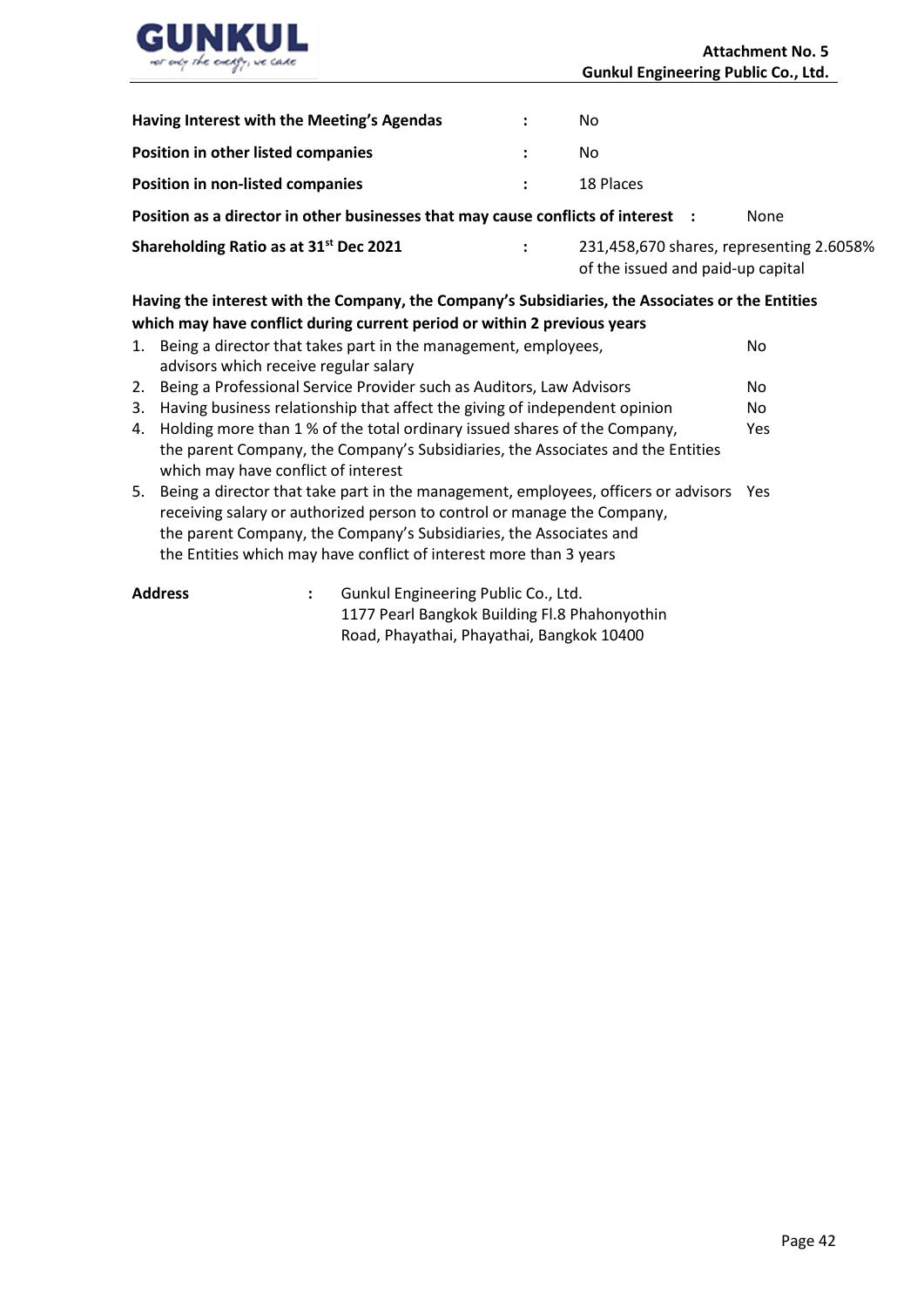

| Name-Surname |  |  |  |  |
|--------------|--|--|--|--|
|--------------|--|--|--|--|

: Gen. Tarnchaiyan Srisuwan

**Age** : 63 Years

### **Academic Qualification** :

- Master of Arts, Faculty of Political Science, Ramkhamhaeng University
- Army Staff School, United Kingdom
- Army Staff School, Thailand
- Chulachomklao Royal Military Academy
- Military School

### **Training/Seminar** :

- Certificate, Thai Chinese Leadership Studies (TCL), Class 2, Huachiew Chalermprakiet University
- Certificate, Director Accreditation Program (DAP) Class 160/2019), Thai Institute of Directors: IOD
- Certificate, National Defense Joint with Private Sector, National Defence College of Thailand
- Certificate, Leader Program, Class 23, Capital Market Academy

## **Experience** :

## **GUNKUL's Group**

| $\bullet$                        | $2019 -$ Present                  | <b>Gunkul Engineering PCL</b>        |                |                                      | Director (Independent         |
|----------------------------------|-----------------------------------|--------------------------------------|----------------|--------------------------------------|-------------------------------|
|                                  | Director)                         |                                      |                |                                      |                               |
|                                  | <b>Other Companies / Entities</b> |                                      |                |                                      |                               |
| $\bullet$                        | 2017                              |                                      |                | Royal Thai Armed Forces Headquarters | Supreme Commander             |
| ٠                                | 2016                              |                                      |                | Royal Thai Armed Forces Headquarters | Chief of Staff                |
| $\bullet$                        | 2015                              | Royal Thai Armed Forces Headquarters |                |                                      | Deputy Chief of Staff         |
| $\bullet$                        | 2014                              |                                      |                | Royal Thai Armed Forces Headquarters | Chief of Staff of the Supreme |
|                                  |                                   |                                      |                |                                      | Commander                     |
| $\bullet$                        | 2012                              |                                      |                | Royal Thai Armed Forces Headquarters | Military commander            |
|                                  | <b>Position to be nominated</b>   |                                      | $\ddot{\cdot}$ | Director (Independent Director)      |                               |
| Date of appointment as Director: |                                   |                                      |                | 18 <sup>th</sup> April 2019          |                               |
| No. of Years as Director         |                                   |                                      |                | 2 years 8 months                     |                               |

(The total period of holding the position and the period to complete the position from the appointment at this time will be 5 years and 8 months.)

| <b>No. of Meeting Attendance</b>                                                  | $\ddot{\cdot}$                         |                                   |                                                      | Annual General Meeting of Shareholders        | 1/1 | Time          |
|-----------------------------------------------------------------------------------|----------------------------------------|-----------------------------------|------------------------------------------------------|-----------------------------------------------|-----|---------------|
| in Year 2021                                                                      |                                        |                                   | <b>Extraordinary General Meeting of Shareholders</b> | None                                          |     |               |
|                                                                                   |                                        | <b>Board of Directors Meeting</b> |                                                      |                                               |     | $10/10$ Times |
|                                                                                   |                                        |                                   |                                                      | Meeting of Non-Executive Directors to discuss | 1/1 | Time          |
|                                                                                   | the issues related to responsibilities |                                   |                                                      |                                               |     |               |
| Having Interest with the Meeting's Agendas                                        |                                        |                                   |                                                      | No.                                           |     |               |
| Position in other listed companies                                                |                                        |                                   |                                                      | No.                                           |     |               |
| <b>Position in non-listed companies</b>                                           |                                        |                                   | $\ddot{\cdot}$                                       | No.                                           |     |               |
| Position as a director in other businesses that may cause conflicts of interest : |                                        |                                   |                                                      |                                               | No  |               |
| Shareholding Ratio as at 31 <sup>st</sup> Dec 2021                                |                                        |                                   |                                                      | No                                            |     |               |

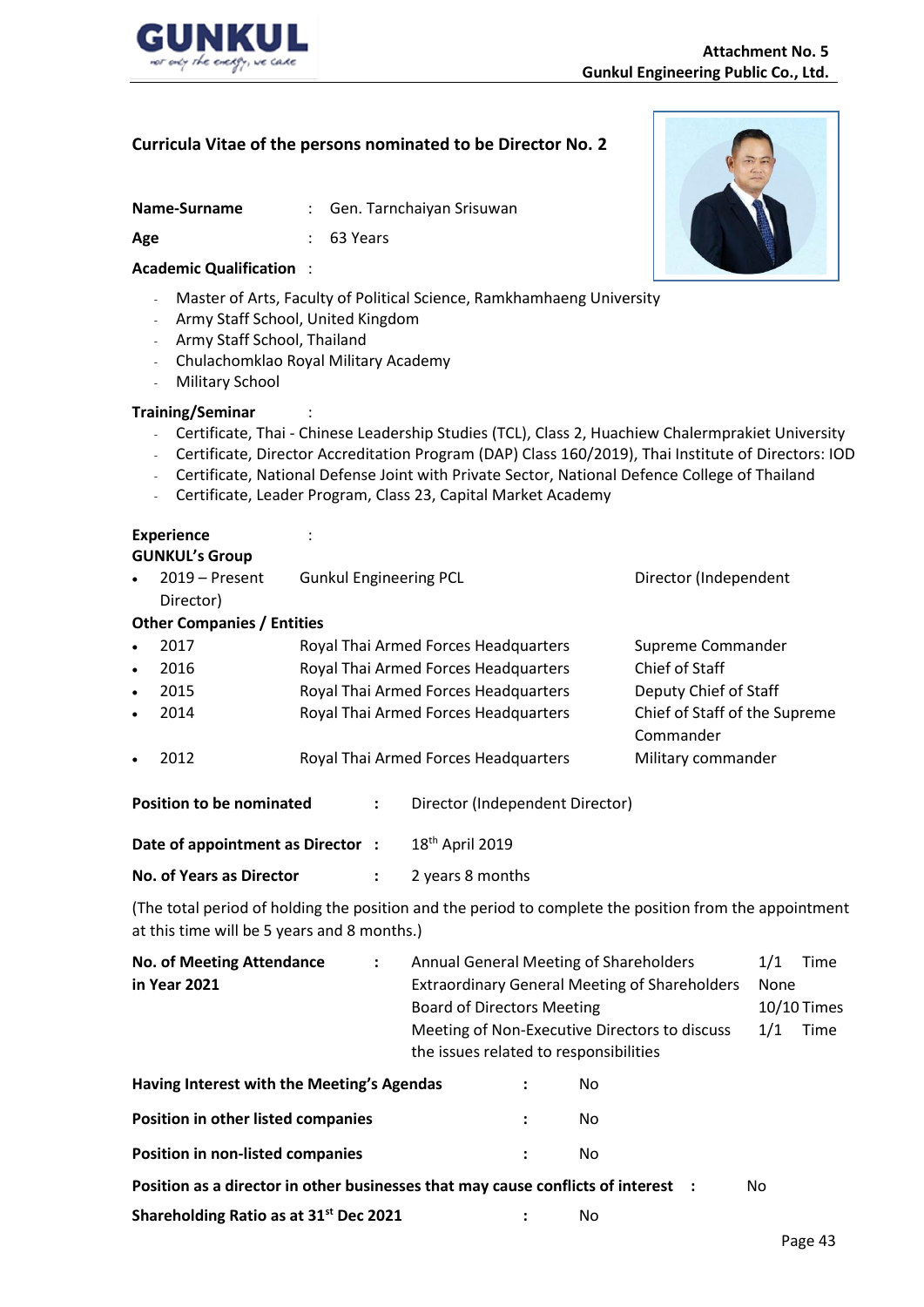

# **Having the interest with the Company, the Company's Subsidiaries, the Associates or the Entities which may have conflict during current period or within 2 previous years**

| 1. | Being a director that takes part in the management, employees,                        | No. |
|----|---------------------------------------------------------------------------------------|-----|
|    | advisors which receive regular salary                                                 |     |
|    | 2. Being a Professional Service Provider such as Auditors, Law Advisors               | No. |
| 3. | Having business relationship that affect the giving of independent opinion            | No. |
|    | 4. Holding more than 1 % of the total ordinary issued shares of the Company,          | No. |
|    | the parent Company, the Company's Subsidiaries, the Associates and the Entities       |     |
|    | which may have conflict of interest                                                   |     |
| 5. | Being a director that take part in the management, employees, officers or advisors No |     |
|    | receiving salary or authorized person to control or manage the Company,               |     |
|    | the parent Company, the Company's Subsidiaries, the Associates and                    |     |
|    | the Entities which may have conflict of interest more than 3 years                    |     |

| Address | Gunkul Engineering Public Co., Ltd.           |
|---------|-----------------------------------------------|
|         | 1177 Pearl Bangkok Building Fl.8 Phahonyothin |
|         | Road, Phayathai, Phayathai, Bangkok 10400     |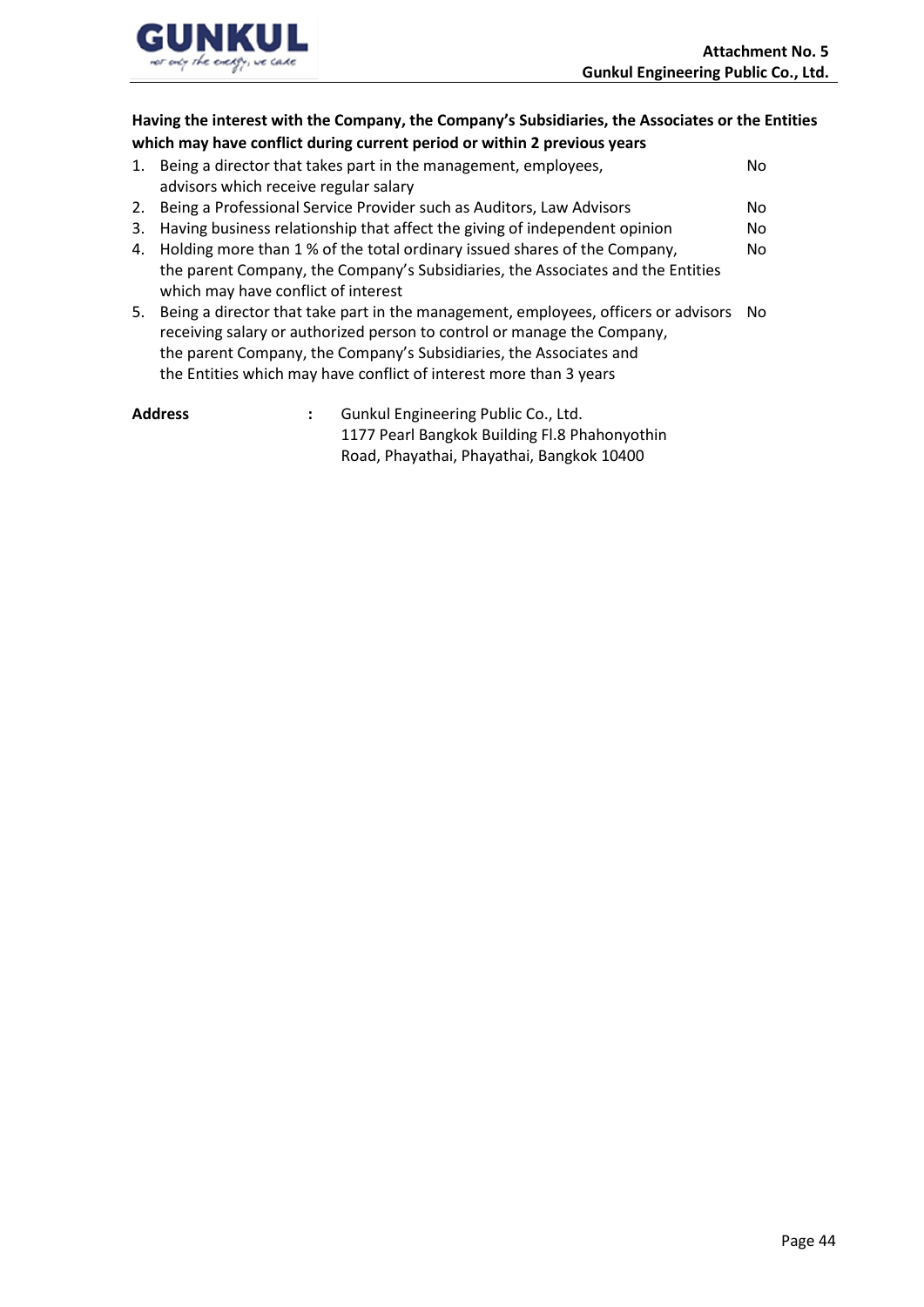

| Name-Surname | Mr. Kris Chantanotoke |
|--------------|-----------------------|
|              |                       |

Age  $\qquad \qquad$ : 46 Years

### **Academic Qualification** :

- Master of Business Administration, Assumption University
- Bachelor of Business Administration, Assumption University

### **Training/Seminar** :

- Certificate, Thailand Insurance Super Leadership Program, Class 1, OIC Advance Insurance Institute
- Certificate, OIC Advanced Insurance Institute, Class 6, Office of Insurance Commission
- Certificate, Top Executive Program in Commerce and Trade (TEPCOT 7), Commerce Academy
- Certificate, Capital Market Academy Leadership Program (CMA 15), Capital Market Academy
- Certificate, Corporate Governance Program for Entrepreneurs in the Capital Market, Thai Institute of Directors Association (IOD)
- Certificate, Director Certification Program (DCP), Thai Institute of Directors Association (IOD)
- Certificate, Financial Statements for Directors (FSD), Thai Institute of Directors Association (IOD)
- Certificate, Six Sigma Black Belt, General Electric Company

### **Experience** :

### **GUNKUL's Group**

| $\bullet$ | $2019 -$ Present                                                        | <b>Gunkul Engineering PCL</b>    | Director (Independent Director) |  |  |  |  |  |  |
|-----------|-------------------------------------------------------------------------|----------------------------------|---------------------------------|--|--|--|--|--|--|
|           | <b>Other Companies / Entities</b>                                       |                                  |                                 |  |  |  |  |  |  |
| $\bullet$ | $2021 -$ Present                                                        | AIA Thailand                     | Chief Executive Officer         |  |  |  |  |  |  |
| $\bullet$ | $2020 -$ Present                                                        | Mc Group PCL                     | Independent Director/           |  |  |  |  |  |  |
|           |                                                                         |                                  | Risk Management Committee/      |  |  |  |  |  |  |
|           |                                                                         |                                  | Nomination and Remuneration     |  |  |  |  |  |  |
|           |                                                                         |                                  | Committee                       |  |  |  |  |  |  |
| $\bullet$ | $2015 -$ Present                                                        | Talis Asset Management Co., Ltd. | Independent Director            |  |  |  |  |  |  |
| $\bullet$ | $2017 - 2020$                                                           | AIA Thailand                     | Chief Agency Officer            |  |  |  |  |  |  |
| $\bullet$ | $2016 - 2017$                                                           | Thai Life Insurance PCL          | Senior Executive Vice President |  |  |  |  |  |  |
| $\bullet$ | $2015 - 2015$                                                           | Thai Cardif Life Assurance PCL   | <b>Managing Director</b>        |  |  |  |  |  |  |
| $\bullet$ | $2012 - 2015$                                                           | Krungsri Securities PCL          | <b>Executive Vice President</b> |  |  |  |  |  |  |
| $\bullet$ | $2010 - 2012$                                                           | Bank of Ayudhya PCL              | Director - Authorized Signatory |  |  |  |  |  |  |
|           | <b>Position to be nominated</b><br>Director (Independent Director)<br>: |                                  |                                 |  |  |  |  |  |  |

| Position to be nominated         | Director (Independent Director) |
|----------------------------------|---------------------------------|
| Date of appointment as Director: | 6 <sup>th</sup> November 2019   |
| <b>No. of Years as Director</b>  | 2 years 2 months                |

(The total period of holding the position and the period to complete the position from the appointment at this time will be 5 years and 2 months.)

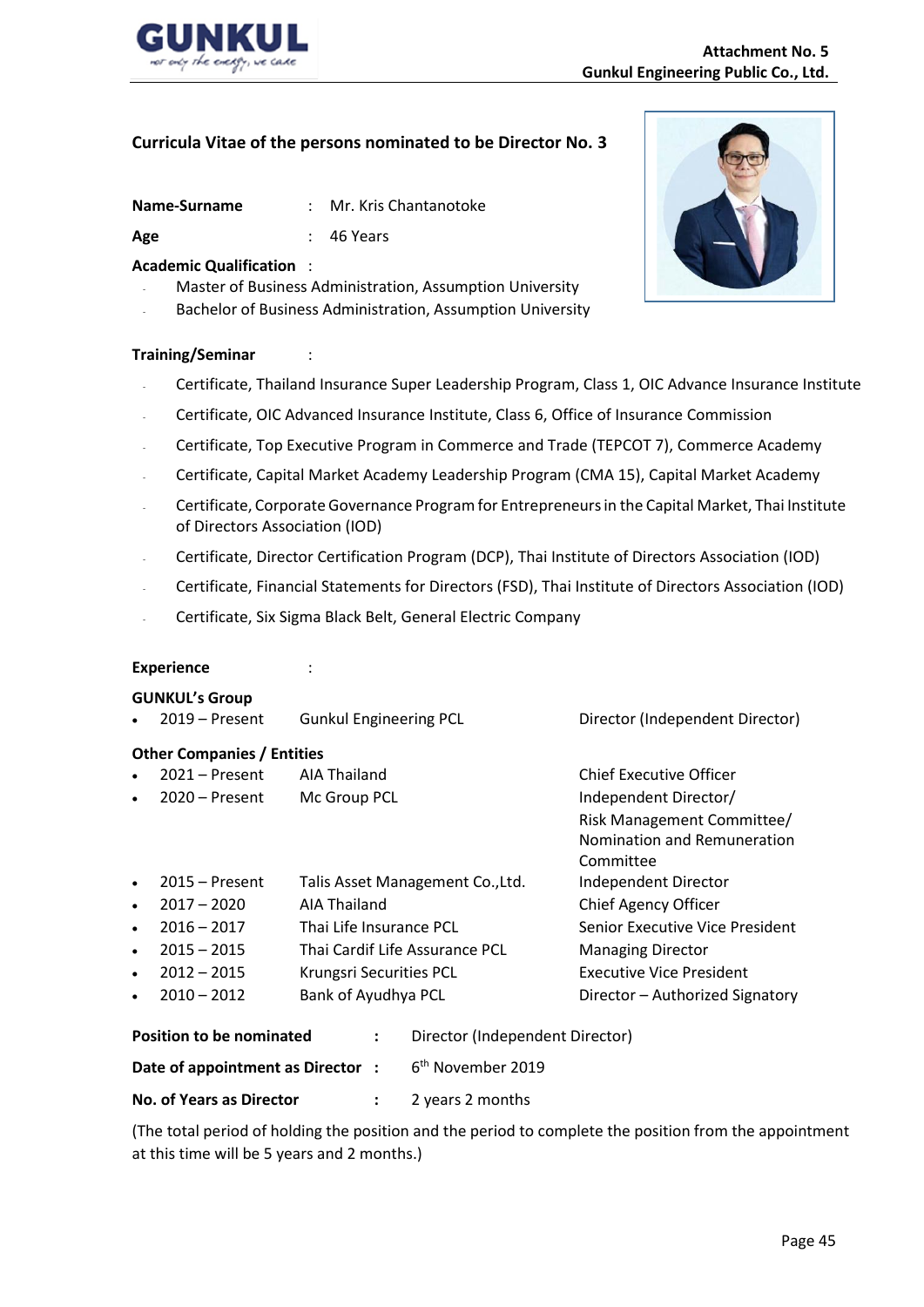

|                                    | <b>No. of Meeting Attendance</b><br>in Year 2021                                                                                                                                                                                                                                                          | $\ddot{\cdot}$                      |  | <b>Board of Directors Meeting</b> |  | the issues related to responsibilities                                                     | Annual General Meeting of Shareholders<br><b>Extraordinary General Meeting of Shareholders</b><br>Meeting of Non-Executive Directors to discuss | 1/1<br>1/1 | None | Time<br>10/10 Times<br>Time |
|------------------------------------|-----------------------------------------------------------------------------------------------------------------------------------------------------------------------------------------------------------------------------------------------------------------------------------------------------------|-------------------------------------|--|-----------------------------------|--|--------------------------------------------------------------------------------------------|-------------------------------------------------------------------------------------------------------------------------------------------------|------------|------|-----------------------------|
|                                    | Having Interest with the Meeting's Agendas                                                                                                                                                                                                                                                                |                                     |  |                                   |  | None                                                                                       |                                                                                                                                                 |            |      |                             |
| Position in other listed companies |                                                                                                                                                                                                                                                                                                           |                                     |  |                                   |  | $\mathbf{1}$                                                                               | Place                                                                                                                                           |            |      |                             |
|                                    | Mc Group PCL                                                                                                                                                                                                                                                                                              |                                     |  |                                   |  |                                                                                            | Independent Director/ Risk Management Committee/                                                                                                |            |      |                             |
|                                    |                                                                                                                                                                                                                                                                                                           |                                     |  |                                   |  |                                                                                            | Nomination and Remuneration Committee                                                                                                           |            |      |                             |
|                                    | <b>Position in non-listed companies</b>                                                                                                                                                                                                                                                                   |                                     |  |                                   |  | $\mathbf{1}$                                                                               | Place                                                                                                                                           |            |      |                             |
|                                    | Talis Asset Management Co., Ltd.                                                                                                                                                                                                                                                                          |                                     |  |                                   |  | Independent Director                                                                       |                                                                                                                                                 |            |      |                             |
|                                    | Position as a director in other businesses that may cause conflicts of interest                                                                                                                                                                                                                           |                                     |  |                                   |  |                                                                                            |                                                                                                                                                 | No         |      |                             |
|                                    | Shareholding Ratio as at 31 <sup>st</sup> Dec 2021                                                                                                                                                                                                                                                        |                                     |  |                                   |  | <b>No</b>                                                                                  |                                                                                                                                                 |            |      |                             |
|                                    | Having the interest with the Company, the Company's Subsidiaries, the Associates or the Entities<br>which may have conflict during current period or within 2 previous years                                                                                                                              |                                     |  |                                   |  |                                                                                            |                                                                                                                                                 |            |      |                             |
| 1.                                 | Being a director that takes part in the management, employees,<br>advisors which receive regular salary                                                                                                                                                                                                   |                                     |  |                                   |  |                                                                                            |                                                                                                                                                 | No         |      |                             |
| 2.                                 | Being a Professional Service Provider such as Auditors, Law Advisors                                                                                                                                                                                                                                      |                                     |  |                                   |  |                                                                                            |                                                                                                                                                 | <b>No</b>  |      |                             |
| 3.<br>4.                           | Having business relationship that affect the giving of independent opinion<br>Holding more than 1 % of the total ordinary issued shares of the Company,<br>the parent Company, the Company's Subsidiaries, the Associates and the Entities<br>which may have conflict of interest                         |                                     |  |                                   |  |                                                                                            | No<br>No                                                                                                                                        |            |      |                             |
| 5.                                 | Being a director that take part in the management, employees, officers or advisors<br>receiving salary or authorized person to control or manage the Company,<br>the parent Company, the Company's Subsidiaries, the Associates and<br>the Entities which may have conflict of interest more than 3 years |                                     |  |                                   |  |                                                                                            |                                                                                                                                                 | No         |      |                             |
|                                    | <b>Address</b><br>$\ddot{\phantom{a}}$                                                                                                                                                                                                                                                                    | Gunkul Engineering Public Co., Ltd. |  |                                   |  | 1177 Pearl Bangkok Building Fl.8 Phahonyothin<br>Road, Phayathai, Phayathai, Bangkok 10400 |                                                                                                                                                 |            |      |                             |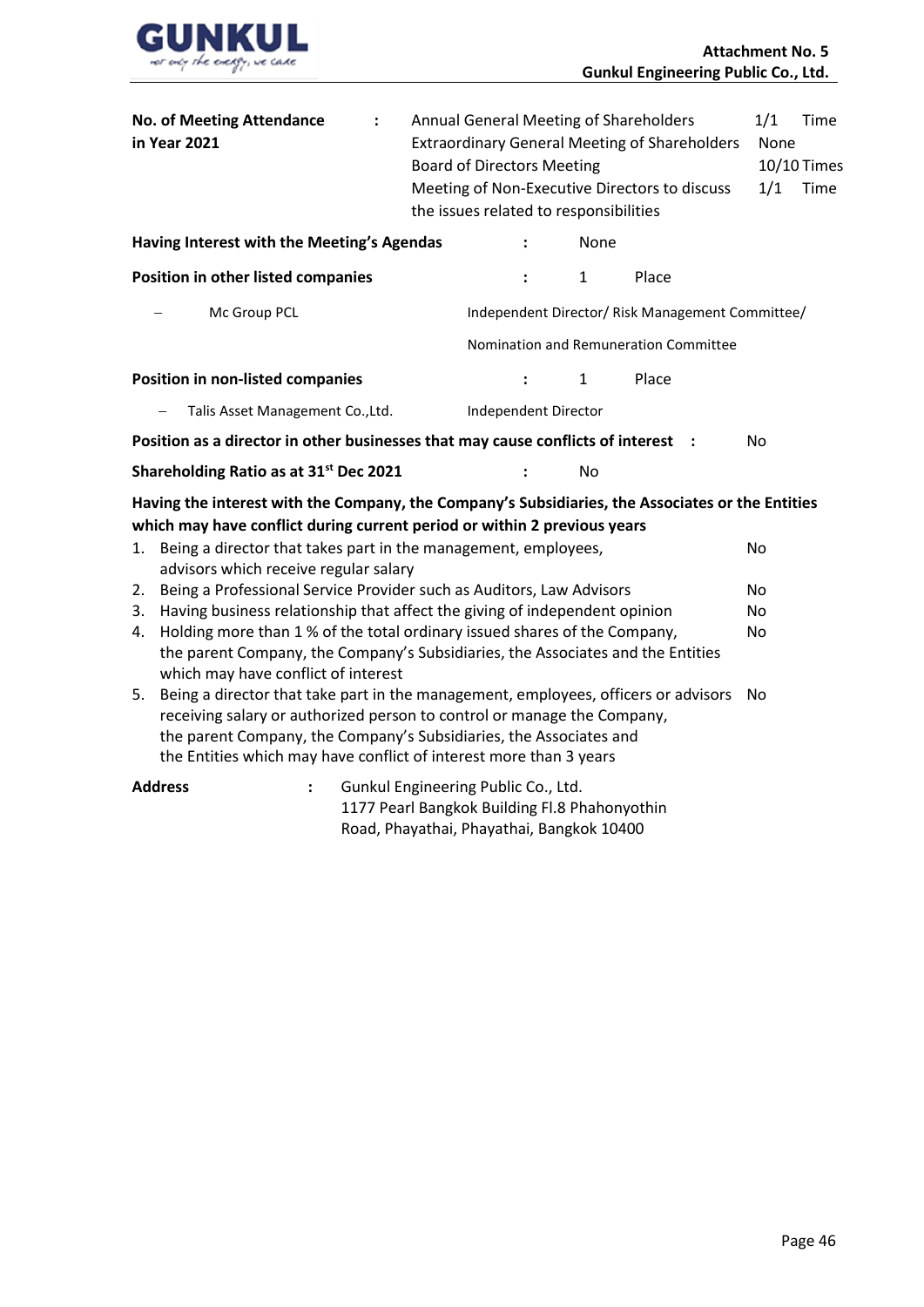

|  | Name-Surname |  | Miss Naruechon Dhumrongpiyawut |
|--|--------------|--|--------------------------------|
|--|--------------|--|--------------------------------|

Age : 38 Years

### **Academic Qualification** :

- Master of Business Administration, Boston University U.S.A.
- Master of Management, Harvard University U.S.A.
- Bachelor of Engineering, Chulalongkorn University

### **Training/Seminar** :

- Certificate, The Rule of Law for Democracy Program, Class 9, the Constitution Court of the Kingdom of Thailand
- Certificate, New Gen Thai Chinese Leadership Studies Program (NTCL), Class 1/2019, Huachiew Chalermprakiet University
- Certificate, The Young Executive Program in Energy Literacy for a Sustainable Future Program (YTEA) Class 4, Thailand Energy Academy
- Certificate, Academy of Business Creativity Program (ABC), Class 5, Sripatum University
- Certificate, Executive Program in Industrial Business Development and Investment Program, Class 2, Institute of Business and Industrial Development
- Certificate, CMA-GMS International Program, Class 1, Capital Market Academy of the Stock Exchange of Thailand
- Certificate, Financial Advisor License Year 2013, Investment Banking Club of the Association of Thai Securities Companies
- Certificate, Director Accreditation Program (DAP), Class 70/2008, Thai Institute of Director (IOD)
- Train the Trainer of Anti-Corruption Course

### **Experience** :

### **GUNKUL's Group**

|           | 2021 - Present   | <b>Gunkul Engineering PCL</b>                 |                                                    | Chief Operating Officer, Strategic Investment and |
|-----------|------------------|-----------------------------------------------|----------------------------------------------------|---------------------------------------------------|
|           |                  |                                               | <b>Sustainable Energy Business</b>                 |                                                   |
| $\bullet$ | 2009 - Present   | <b>Gunkul Engineering PCL</b>                 | Director / Executive Director                      |                                                   |
|           | $2016 - 2021$    | <b>Gunkul Engineering PCL</b>                 | Assistant Managing Director,                       |                                                   |
|           |                  |                                               | <b>Business Development and Strategic Planning</b> |                                                   |
| $\bullet$ | $2021 -$ Present | <b>Gunkul Wind Power 6 Company Limited</b>    |                                                    | Director                                          |
| $\bullet$ | $2021 -$ Present | Gunkul Wind Power 7 Company Limited           |                                                    | Director                                          |
| $\bullet$ | $2021 -$ Present | Origin Gunkul Energy Company Limited          |                                                    | Director                                          |
| $\bullet$ | 2020 - Present   | <b>Gunkul B2B Company Limited</b>             |                                                    | Director                                          |
| $\bullet$ | $2020 -$ Present | Singapore An Yang, Singapore                  |                                                    | Director                                          |
| $\bullet$ | 2020 – Present   | Singapore Yun Yang, Singapore                 |                                                    | Director                                          |
| $\bullet$ | $2020 -$ Present | <b>INT Energy, Singapore</b>                  |                                                    | Director                                          |
| $\bullet$ | 2020 – Present   | <b>Gunkul Vietnam Joint Stock Company</b>     |                                                    | Director                                          |
| $\bullet$ | $2020 -$ Present | Tri Viet Tay Ninh Joint Stock Company         |                                                    | Director                                          |
| $\bullet$ | 2020 – Present   | Bach Khoa A Chau Hoa Binh Joint Stock Company |                                                    | Director                                          |
| $\bullet$ | $2020 -$ Present | Bach Khoa A Chau Tay Ninh Joint Stock Company |                                                    | Director                                          |
| $\bullet$ | 2020 – Present   | Doan Son Thuy Investment Joint Stock Company  |                                                    | Director                                          |
| $\bullet$ | $2020 -$ Present | Tan Chau Nang Luong Joint Stock Company       |                                                    | Director                                          |
|           | 2019 - Present   | <b>Gunkul Infinite Group Company Limited</b>  |                                                    | Director                                          |

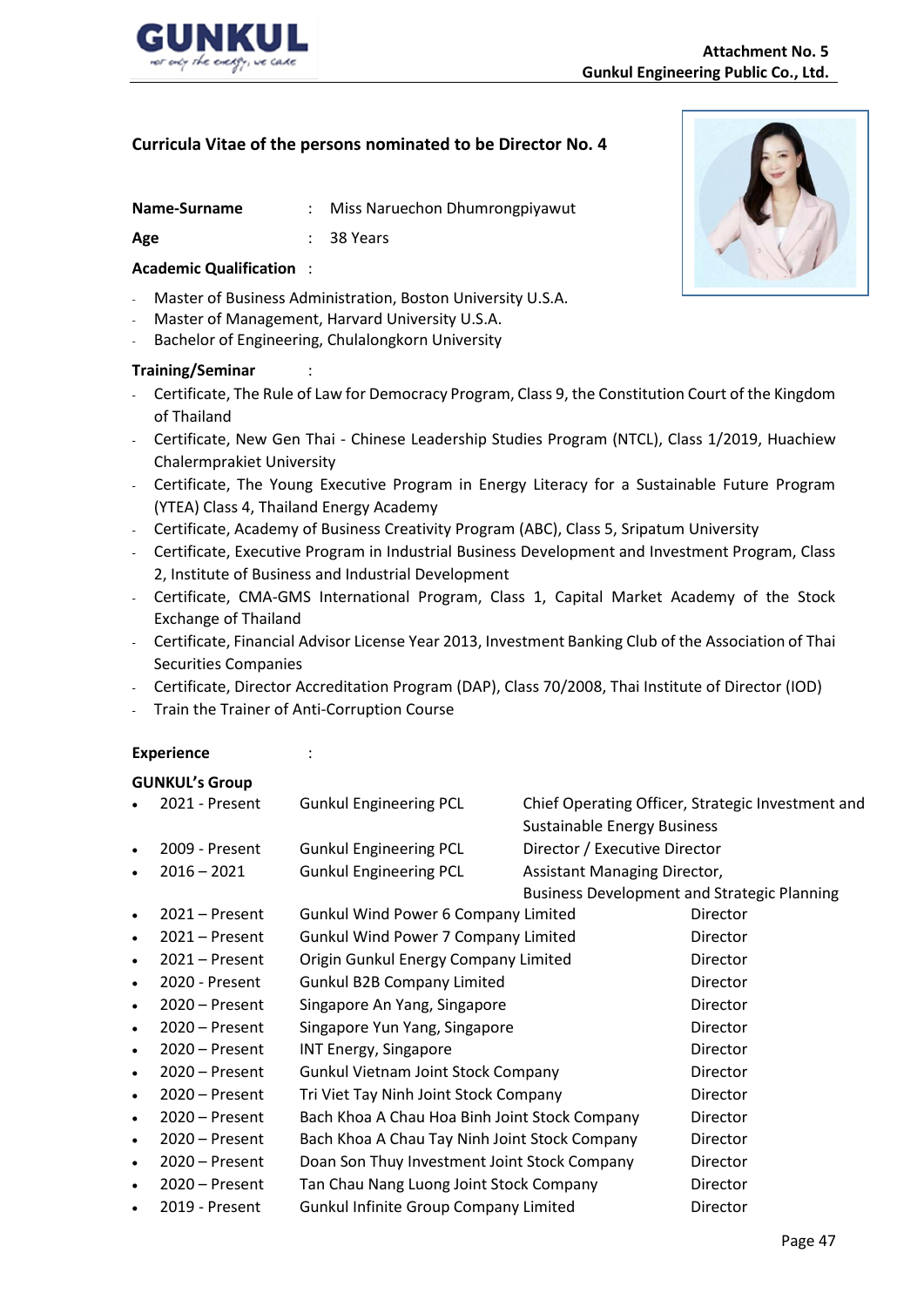

|           | $2019$ – Present | <b>Future Energy Corporation Company Limited</b>      | Director        |
|-----------|------------------|-------------------------------------------------------|-----------------|
| $\bullet$ | $2018 -$ Present | Kenyir Gunkul Solar Sdn Bhd.                          | <b>Director</b> |
| $\bullet$ | 2018 - Present   | Solar Energy Society Company Limited                  | <b>Director</b> |
| $\bullet$ | 2017 - Present   | <b>BMP Solar Company Limited</b>                      | <b>Director</b> |
| $\bullet$ | 2015 - Present   | <b>Outgrow D Company Limited</b>                      | Director        |
| $\bullet$ | 2015 - Present   | Eco Thai Energy Company Limited                       | <b>Director</b> |
| $\bullet$ | 2015 - Present   | Infinite Alternative Energy Company Limited           | <b>Director</b> |
| $\bullet$ | 2015 - Present   | Rangngern Solution Company Limited                    | Director        |
| $\bullet$ | 2015 - Present   | <b>GO Bioenergy Company Limited</b>                   | <b>Director</b> |
| $\bullet$ | 2014 - Present   | Gunkul Energy Solution and Lighting Company Limited   | Director        |
| $\bullet$ | 2014 - Present   | <b>Gunkul Solar Community Company Limited</b>         | <b>Director</b> |
| $\bullet$ | 2014 - Present   | <b>Greenovation Power Company Limited</b>             | <b>Director</b> |
| $\bullet$ | 2013 - Present   | Gunkul International Investment (Singapore) Pte. Ltd. | Director        |
| $\bullet$ | 2012 - Present   | Wind Energy Development Company Limited               | Director        |

### **Other Companies / Entities**

| $\bullet$ | $2021 -$ Present | Ngernturbo Company Limited          | Director/ Audit Committee /           |
|-----------|------------------|-------------------------------------|---------------------------------------|
|           |                  |                                     | Nomination and Remuneration Committee |
| $\bullet$ | 2020 – Present   | Green Field Energy Company Limited  | <b>Director</b>                       |
| $\bullet$ | 2017 - Present   | <b>Great Miracle Asset Group</b>    | Director                              |
| $\bullet$ | 2017 - Present   | <b>Gunkul Group Company Limited</b> | Director                              |
| $\bullet$ | 2015 - Present   | Happy Green 2558 Company Limited    | Director                              |
| $\bullet$ | 2004 - Present   | Noppakun Company Limited            | Director                              |
|           |                  |                                     |                                       |

| <b>Position to be nominated</b>  | Director (Executive Director) |
|----------------------------------|-------------------------------|
| Date of appointment as Director: | 10 <sup>th</sup> August 2009  |
| <b>No. of Years as Director</b>  | 12 years 5 months             |

(The total period of holding the position and the period to complete the position from the appointment at this time will be 15 years and 5 months.)

| <b>No. of Meeting Attendance</b>                                                                                                                                              | $\ddot{\cdot}$                                       | Annual General Meeting of Shareholders |                                   |                                      |               |     | 1/1         | Time        |
|-------------------------------------------------------------------------------------------------------------------------------------------------------------------------------|------------------------------------------------------|----------------------------------------|-----------------------------------|--------------------------------------|---------------|-----|-------------|-------------|
| <b>In Year 2021</b>                                                                                                                                                           | <b>Extraordinary General Meeting of Shareholders</b> |                                        |                                   |                                      | <b>None</b>   |     |             |             |
|                                                                                                                                                                               |                                                      | <b>Board of Directors Meeting</b>      |                                   |                                      |               |     | 10/10 Times |             |
|                                                                                                                                                                               |                                                      | <b>Executive Committee Meeting</b>     |                                   |                                      |               |     |             | 32/32 Times |
| Having Interest with the Meeting's Agendas                                                                                                                                    |                                                      |                                        |                                   | No.                                  |               |     |             |             |
| Position in other listed companies                                                                                                                                            |                                                      |                                        |                                   | No.                                  |               |     |             |             |
| <b>Position in non-listed companies</b>                                                                                                                                       |                                                      |                                        | :                                 | 46                                   | <b>Places</b> |     |             |             |
| Position as a director in other businesses that may cause conflicts of interest:                                                                                              |                                                      |                                        |                                   |                                      |               | No. |             |             |
| Shareholding Ratio as at 31 <sup>st</sup> Dec 2021                                                                                                                            |                                                      |                                        |                                   | 431,193 shares, representing 0.0049% |               |     |             |             |
|                                                                                                                                                                               |                                                      |                                        | of the issued and paid-up capital |                                      |               |     |             |             |
| Having the interest with the Company, the Company's Subsidiaries, the Associates or the Entities<br>which may have conflict during current period or within 2 previous years. |                                                      |                                        |                                   |                                      |               |     |             |             |

- 1. Being a director that takes part in the management, employees, advisors Yes which receive regular salary.
- 2. Being a Professional Service Provider such as Auditors, Law Advisors No